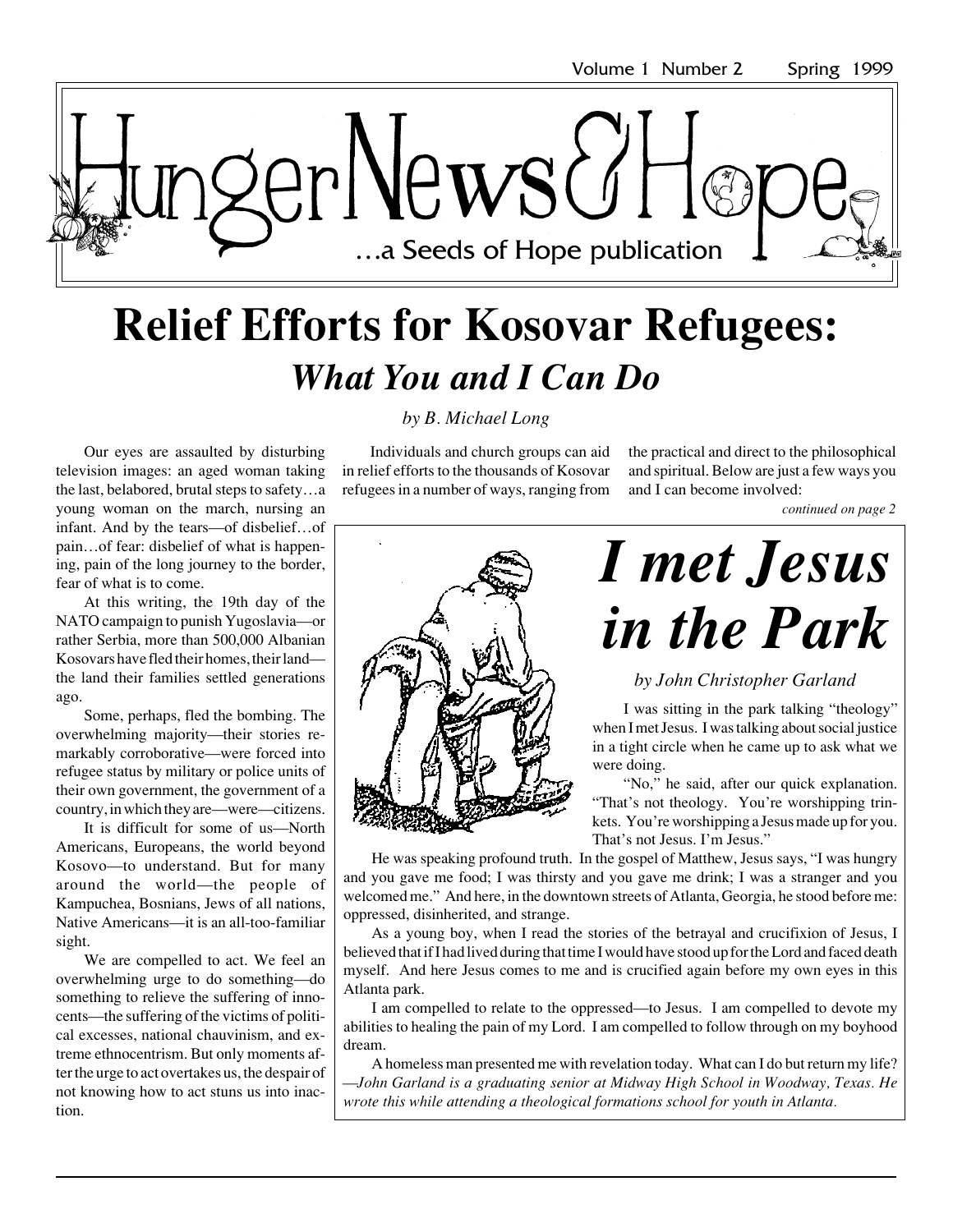**Kosovo Relief**

*(continued from page 1)*

#### **How to Provide Humanitarian Aid**

• The White House has established a hot-line for offering monetary donations to Kosovar refugees: 800/872-4373. (The web site is http://www.info.usaid.gov.)

• Your denomination has agencies who are set up to respond to crises like this one. Ask your church staff how to contact your denominational relief organization.



*"We feel an overwhelming urge to do something. But only moments after the urge to act overtakes us, the despair of not knowing how to act stuns us into inaction."*

• Contribute to the American Friends Service Committee project, which is organizing Emergency Kits for Kosovars. Call Tim Moore, AFSC, (215) 241-7041, for information.

• Get in contact with Church World Service, Attn. Kosovo Crisis, 28606 Phillips Street, P.O. Box 968, Elkhart, IN 46515. Phone: 800/297-1516, x 222.

#### **Make Your Opinion Known**

• Call the White House Comment Desk: 202/456-1111. Ask President Clinton to aggressively seek renewed multilateral negotiations for a peaceful settlement of the crisis.

•Let your Congressional Representatives and Senators know that you would like to see the conflict resolved through peaceful diplomatic and political means.

#### **Finally, pray.**

Pray for the comfort of those people who have had family members murdered or lost in the chaos. Pray that world leaders will have good sense and exercise good judgement—the judgement to discern which bomb shall be the last bomb.

Pray that "our" leaders and "their" leaders will have the wisdom to sort out the aftermath of war and population displacement, and achieve a peace which will be fair and equitable to all people of Yugoslavia.

*—Mike Long is the director of the Department of Slavic Studies at Baylor University.*

### *Refugees from the Kosovo Crises Find Safety in Bosnia By Amy Gopp*

**"We left out of fear," Jasminka and Enisa told us. Two bold women. Five beautiful children. An elderly, disabled aunt. On the 27th of March, they packed a few bags and left their beloved Novi Pazar, a city in Sanjak, the predominately Muslim region of southern Serbia (Federal Republic of Yugoslavia). They were on one of the many buses pouring into Bosnia and Herzegovina from the Federal Republic of Yugoslavia. Now they are crammed into a modest two-room apartment with a retired uncle in Sarajevo.**

**"More and more people are leaving every single day, because we are deathly afraid. We have heard too many stories from Bosnia—it was time to get out." Schools, factories, and businesses are no longer functioning in Sanjak. Jasminka and Enisa, colleagues and close friends, were let go from work along with most of their other colleagues.**

**Their husbands also lost their jobs but cannot leave the Federal Republic of Yugoslavia because they are of draft age. Very few men have been let past the Serbian border. Enisa said it is just a matter of time before her husband's number is called.**

**The refugees have registered with the local Bosnian police but have received no information about receiving humanitarian aid. "Our biggest concern now is food," Jasminka stated worriedly. "How will we continue to feed our children? There are nine mouths to feed in this apartment now, and Uncle Izet only receives a 150 DM salary per month."**

**At the present time, there are 14,000 other refugees in Sarajevo from the Sanjak region alone, not including Kosovar Albanian refugees and others coming from FRY. In a country whose resources are already exhausted due to its own recent war, the question now is how to handle this new influx of refugees.**

**Most Muslims from Sanjak believe that their region will be what they call "icing on the cake" after Kosovo. Now they search for safety in a land that has not known much safety. Ironically, Bosnia has become a safe haven for many who now share a similar destiny.**

**Jasminka and Enisa fled their country in hopes of guaranteeing safety for their children but fearing for the safety of their husbands. If their husbands are sent to Kosovo, who knows how long or if they will ever be reunited with exiled families.**

**In the meantime, the bombs continue to fall on FRY, the war continues to be fought in Kosovo, and refugees continue to flood the streets of Bosnia.**

*—Amy Gopp is a Christian Church (Disciples of Christ) volunteer from Akron, Ohio working in the Bosnia Office of Church World Service.*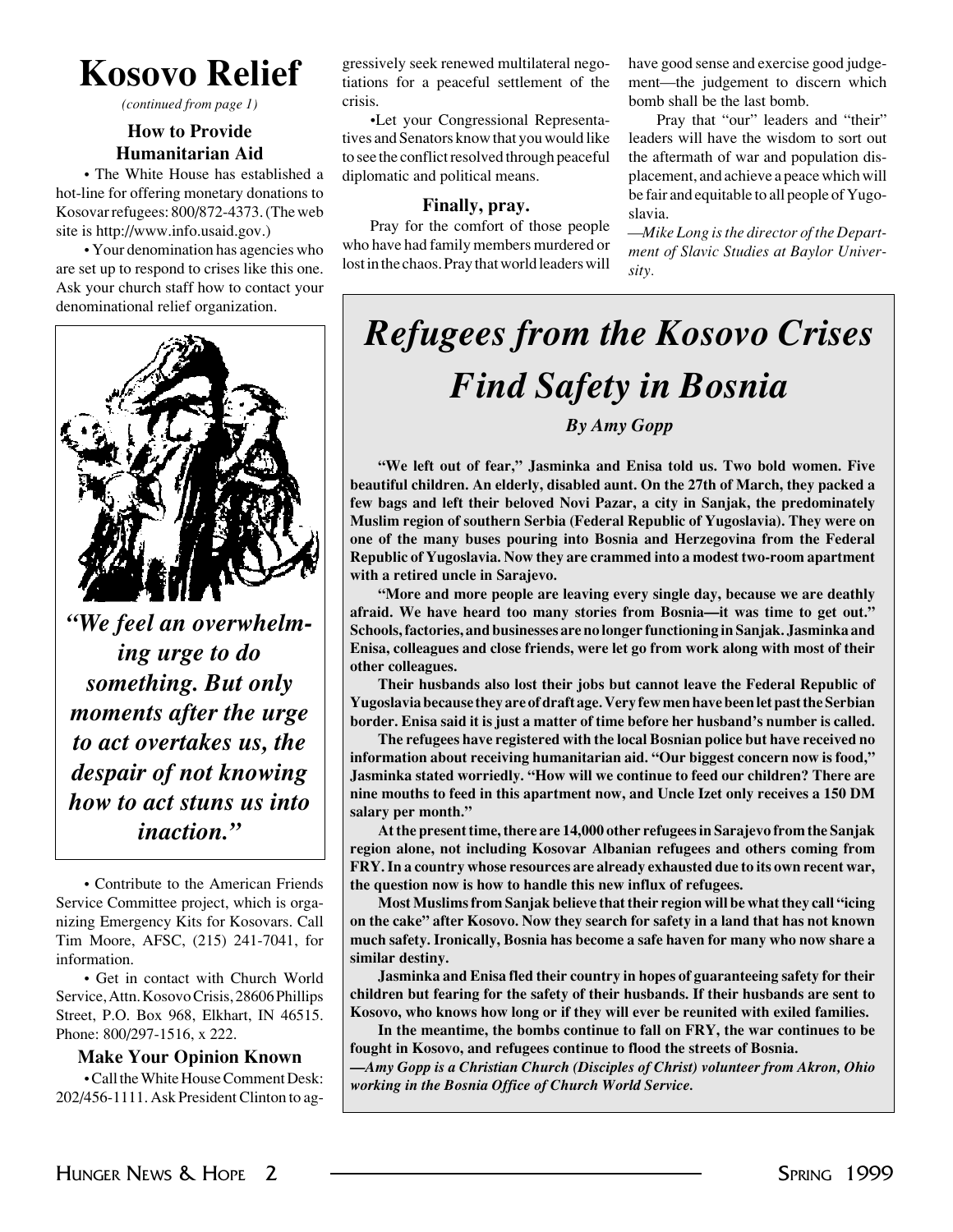## **Jubilee 2000: Setting the Captives Free** *An Introduction to the Movement*

*by Kayla Collins*

*I rose from bed long before the sun. Today is my last day to work under an earthly master. Tonight the year of Jubilee begins, a year of rejoicing and freedom, a year to remember Yahweh, our true master who brings us freedom and provides for our needs. My time of human bondage will be over, and I will be responsible only to my God.*

*Twenty years ago, I was a young man. I foolishly gambled with an inheritance in hopes of making some easy money. To pay my debt, I sold my land and gave up my money and freedom. I was forced into bondage to pay the remaining balance. My master gave me a wife three years into my service. She was a blessing, but she wasn't mine. Neither were the children we had; a boy and a girl. We all belonged to my master, that is, until I worked off my debt. Then I had a choice. I was free to leave alone, without my family.*

*The decision was not a hard one for me to make. I loved my family dearly and knew that I wanted to spend the next years with them. So, I gave up my freedom for the time. My family was more*



"Give me something to do," I say to the editor, hoping to be of some help and to fill my evening. "Read Leviticus 25 and then respond to what is written there," she replies.

So, I begin to read, and I start to feel uneasy. I'm certainly no Bible scholar. And worse, I've only just become aware of social justice issues over the past eight years. I am confused by the passage—the legal and Biblical concepts, the numbers of years and weeks and days, the contradictions, the instructions on slavery. How

dom from toil, freedom from the structures of human society. The concept seems to build upon our need for rest and release—or "sabbatical" and "jubilee"—which, in the Genesis accounts, God established in the very beginning with a seventh day of rest.

The idea is lovely! What more could our hectic—no, frantic—North American culture need but a year to cancel debts, to start over, to let time stop and then begin again? What more could our troubled world require, than a chance to survive together on equal footing?

*important. I knew that I would have to serve many extra years, but my family would all be free in the Year of Jubilee.*

> *Tonight we will build a home. My children will experience freedom. They can make friends and play in the afternoons. My wife can cook meals for us instead of bringing home the leftovers she cooked for the master's family. Tonight the trumpet will sound and we will dance with joy through the streets to reclaim the inheritance I lost twenty years ago.*

"Let the trumpet sound!" Christians all over the world are lobbying for a Jubilee of our own in the year 2000. The official name has become Jubilee 2000. The idea comes from the Hebrew law found in Leviticus 25. The biblical Year of Jubilee was to have been a time of thanksgiving where Hebrew slaves were released and given back their land and inheritance. When that year began, all debts were to be remitted and the people were commanded to let the land rest.

*continued on page 4*

*art by Sharon Rollins*

 $\overline{a}$ 

aron Rollins

do I "respond" to this chapter?!

I scratch my head as I read. Then I begin to chew on my nails. The best I can figure is that the writer is hoping to provide an opportunity for absolute freedom—freedom from debt, free-

There is some debate as to whether or not the "year of jubilee" was ever really practiced. But *what if it were?* What would happen if the developing world were relieved of the crippling debt and economic hopelessness it often faces? What if the oppressed and the enslaved were freed? What if the poor and hungry were given a break? What if we just took a year off from our obsession with earning money and getting ahead? Wouldn't it feel sublime?

My pessimistic side says, "It'll never work." We are a people possessed with material ownership. We claim ownership of land and wealth as if we were the ones who created them from absolute nothing. We have no concept of leasing life and land and materials from God.

Even our Christian beliefs have been colored by capitalism and supported by ideas that, if we just love and trust God, we'll prosper financially. Our own selfishness and drive to move ahead in the world to conquer, to build wealthy and powerful empires—cancels any hope of such a jubilee.

*continued on page 4*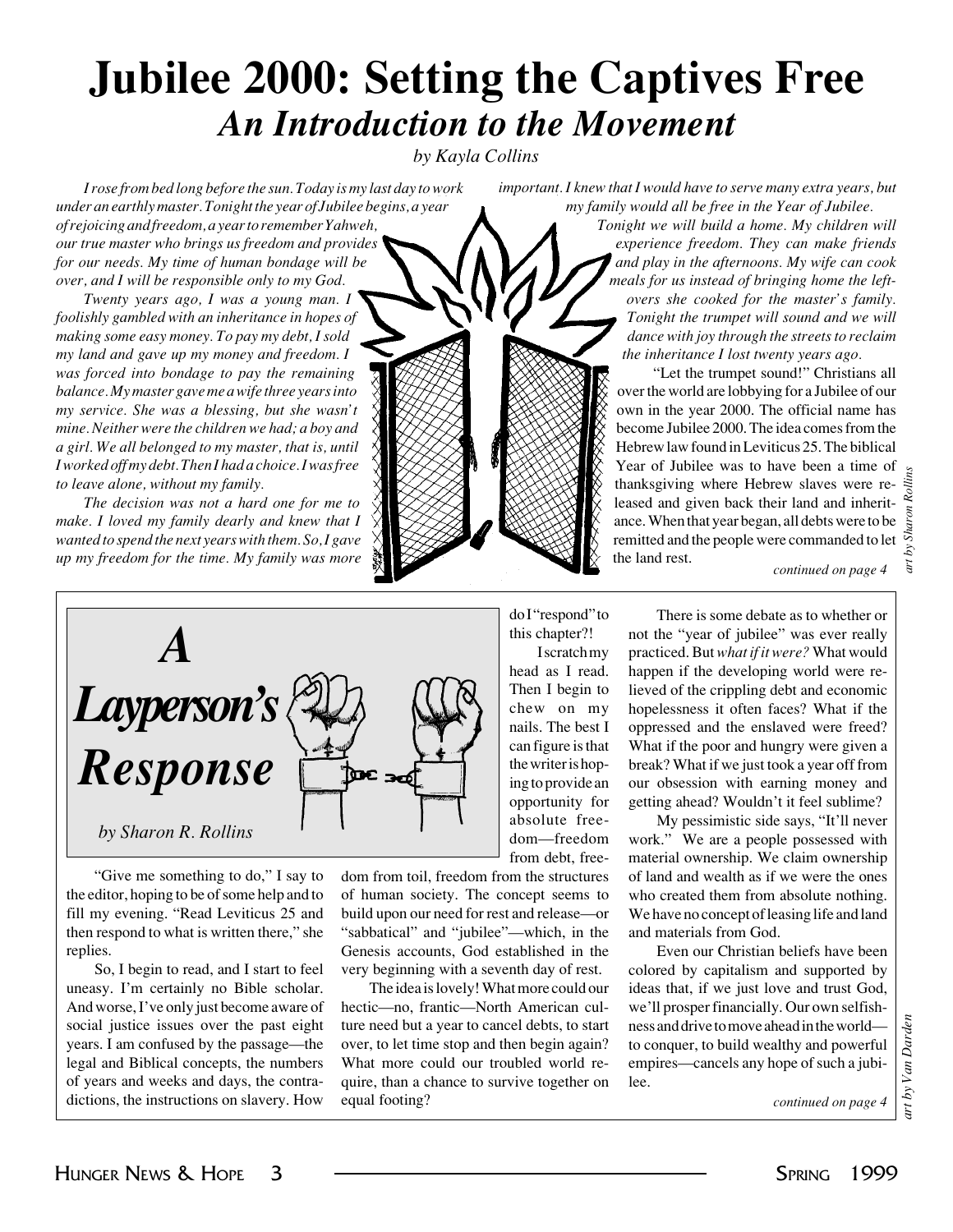### **Jubilee 2000: The Movement**

*(continued from page 3) (continued from page 3)*

Even though biblical scholars generally agree that there is no evidence that this law was ever carried but, its existence in the scripture has held up a mirror to many generations—reflecting humanity's continued neglect of the vulnerable people within our societies.

Today many countries in the developing world are in bondage. They owe debts that can never be paid to wealthier countries such Jubilee 2000 abound. Concerned people can as the United States, Britain, Germany, Japan, and France. The World Bank defines forty-one countries—thirty-three of which are in Africa—as "Heavily Indebted Poor Countries." Since 1982, these countries have been struggling to pay back foreign debts that have accumulated to over \$220 billion in some cases.

Jubilee 2000 is an international movement involving a number of ecumenical coalitions—including the Vatican. These groups are seeking a fresh start for indebted countries by the beginning of the new millennium. For years, blame has been placed on both the indebted countries (for "bad decisions") and the lending countries (for "corrupt business practices.")

Representatives from England, Scotland, Canada, the Philippines, Australia, Ireland, Austria, Germany, Sweden, South Africa, and the United States have pledged to stop blaming each other, take responsibility for their own actions, and take action to change the current situation.

Over the years, Honduras, Guatemala, and many countries in Africa have accrued devastating debts. They will never be able to repay these debts, and are therefore in perpetual bondage to the wealthier nations. Most of these countries have tried to pay back their debts, but have done so at the expense of their own people. What little income they do make is used as an attempt to balance foreign debts; meanwhile, the people living in the country suffer from increasing poverty. Money is stolen from programs the people desperately need to survive: medical care, food provisions, and education. As interest accumulates, their suffering increases.

The intention of Jubilee 2000 is to free these countries, to cancel their debts in a fair and uncorrupt way. As the Hebrew people were commanded long ago,, many people today want to give indebted countries a new

beginning. Imagine a year when all countries and peoples can come together with fiscal equality to celebrate life on this planet. Is it possible to cancel all the debts? Is it fair?

A better question is how many lives can be saved. But yes, it is possible. It would mean change: a sacrifice for some, a new life for others, and economic modification for everyone. Opportunities to become a part of sign petitions, be educated and educate others, or communicate with local government agents and politicians. (See below for information on how to get involved.)

*—Kayla Collins is a professional writing student at Baylor University.*

#### *Jubilee 2000 Websites:*

http://www.oneworld.org/jubilee2000/ action.html http://www.jubilee2000uk.org/index.html http://www.jubilee2000uk/action.html *(Contact them to join the movement or sign petitions)*

*Jubilee 2000 Organizations:*

Jubilee 2000/USA 222 East Capitol Street, NE Washington, DC 20003-1036 phone: 202/783-3566 fax: 202/546-4468 web: http://www.¡2000usa.org/¡2000

Jubilee Promotions Inc. DBA ITC Tours 7231 S. Eastern Ave úЩ Suite B177 Las Vegas, NV 89119 phone: 702/263-9540 fax: 702/263-9530 web: http://www.jubileeitc.com Church World Service P.O. Box 968 Elkhart, Indiana 46515 209/549-9054 web: http://www.churchworld service.org/ cws¡2000.htm Bread for the World 1100 Wayne Ave.

Suite 1000 Silver Springs, MD 20910 phone: 301-606-2400 web: http://www.bread.org *(ask for the Offering of Letters kit)*

### **Layperson's Response**

My more realistic side says "It'll never work" because our marketdriven economy has created a deadly cycle of debt and control. Who in our



world would ever agree to cancel the debt of its poor and of struggling nations when it has an astronomical debt of its own?

Could we really trust others to follow suit and "forgive us our debts, as we forgive our debtors"? And if, say for instance, if our country were the only one to forgive debts, where would we draw the line on who gets released from debt? (Not to mention whether or not our leaders would do more than laugh at the very concept).

And here's another thing: would anyone in our desperately human world actually pay their debts if they knew they'd be off the hook in fifty years? Our economy would never survive if the cut-throat, succeed-atall-costs ideals were thrown out every fifty years. We'd have "deserving" executives throwing themselves out of skyscraper windows as if the stock market had crashed and all was lost. So I think to myself, "It'll never work."

And then there's my optimistic side that says, "But what if it did?" What if we really could cancel debts and release the captives? What if we forgave as Christ forgave and returned to our "families" to celebrate? What if?

Might we? Wouldn't it be lovely? I wonder, what if just one individual or church began the jubilee? What if *someone* said: "Do not pay me back, but give this privilege to another." What if that person or church then gave that gift of freedom to another? And then another? And another? Would it work, over time, like a raindrop's tiny ripple makes waves across an entire lake?

I find myself smiling. I'm wondering if it is really possible. I'm looking for places in my own life where I can offer jubilee to another. "Okay," I say to the editor, "here's my response."

*—Sharon Rollins—a writer, artist, and professional counselor—just returned to the US from a year in New Zealand as a Rotary Scholar.*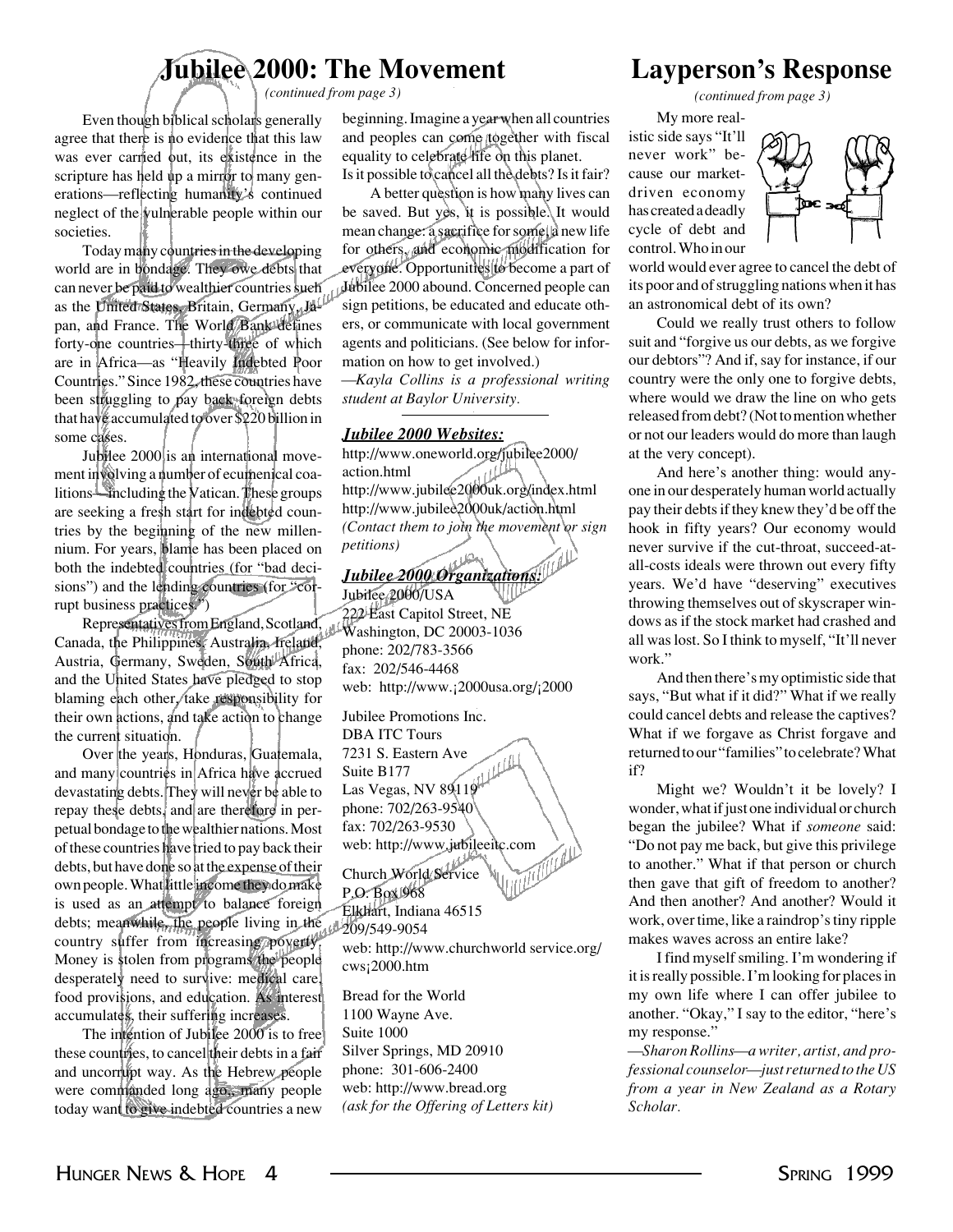## **Resources**<br>
Ness Introduces Living More **Alternatives Introduces** *Living More with Less* **Study/Action Guide**

The new Spring catalog from Alternatives for Simple Living (ASL) offers an updated edition of the "*Living More with Less* Study/Action Guide" by Delores Friesen. This book facilitates group study and action using the classic book, *Living More with Less* by Doris Janzen Longacre. The goal of this study guide is to integrate study and life. Instead of creating guilt about our lifestyles, it offers hope by separating concern into manageable steps toward change.

The Alternatives Spring catalog also contains many other new resources, as well as established works on simpler living for children and adults. Contact ASL at PO Box 2857, Sioux City, IA 51106; Fax: 712/ 274-1402; Email: Alternatives@SimpleLiving.org; Website: http:// www.SimpleLiving.org. Call 800/821-6153 anytime for a free copy of the catalog.

#### **Resources for Policy Analysis**

The Center on Budget and Policy Priorities offers short publications on specialized topics. One can get a yearly subscription which includes reports on income and poverty trends, budget analysis, labor issues, hunger and welfare issues, health programs, and state policy issues. For more information, contact Publications Service, Center on Budget and Policy Priorities, 820 First Street NE, Suite 510, Washington, DC 20002; 202/408-1080.

#### **Caution: Children at Work: Study/Action Guide**

*Caution: Children at Work* is a fact sheet in the superb *Facts Have Faces* series from Church World Service. Several denominational partners collaborated in the production of this resource, which examines the tangled roots of child labor, listens to the voices of exploited children, and provides practical ideas and alternatives for supporting them in their struggle to be free. To order this and other educational materials, contact Church World Service, PO Box 968, Elkhart, IN 46515-0968. (See also the correction below about CWS locations.)

#### **When Corporations Rule the World**

David C. Korten's book *When Corporations Rule the World* discusses the consequences of "globalization," "free trade," and rapid economic development in the Third World. Korten examines the gap between rich and poor, the gap between the developed nations and the Third World, the impact on the environment, and the price paid by developing countries. For more information or to place an order, contact Kumarian Press, Inc., 14 Oakwood Ave., West Hartford, CT 06119- 2127; 1-800-289-2664.

#### **Correction:**

In Volume 1 Number 1 of *Hunger News & Hope*, we listed the fact sheet "Africa: In Bondage to Debt" with the address of the Church World Service Office of Global Education in Baltimore. That address is no longer accurate. For this and other resources that were formerly distributed from the OGE office, contact the CWS headquarters, P.O. Box 968, Elkhart, IN 46515, Phone: 800/297- 1516, Website: www.churchworldservice.org.

## **Volunteer Opportunities '99**

You may remember it from the March issues of *Seeds Magazine*—a listing of 39 organizations who can plug you into the kind of volunteer adventure you've been looking for. A high demand for an update prompted us this year to produce a new, redesigned version.

> **"Volunteer Opportunities '99"** will be available in the Pentecost/ Ordinary Time

worship packets (see ad below) or upon request at the Seeds of Hope offices, 602 James, Waco, TX 76706; Phone: 254/755-7745; Fax: 254/ 753-1909; Email: seedshope@aol.com

**Worship tools for the church year, with a peace and justice emphasis, from Seeds of Hope.**

 $\ldots$ a worship packet for Pentecost and Ordinary Time Toward Jubilee

**Four 20-page packets each year filled with prayers, litanies, sermons, activities, art, and more. \$50 per packet or \$120 for all four. To order, call 254/755-7745; fax 254/753-1909; write 602 James, Waco, TX 76706; or e-mail seedshope@aol.com.**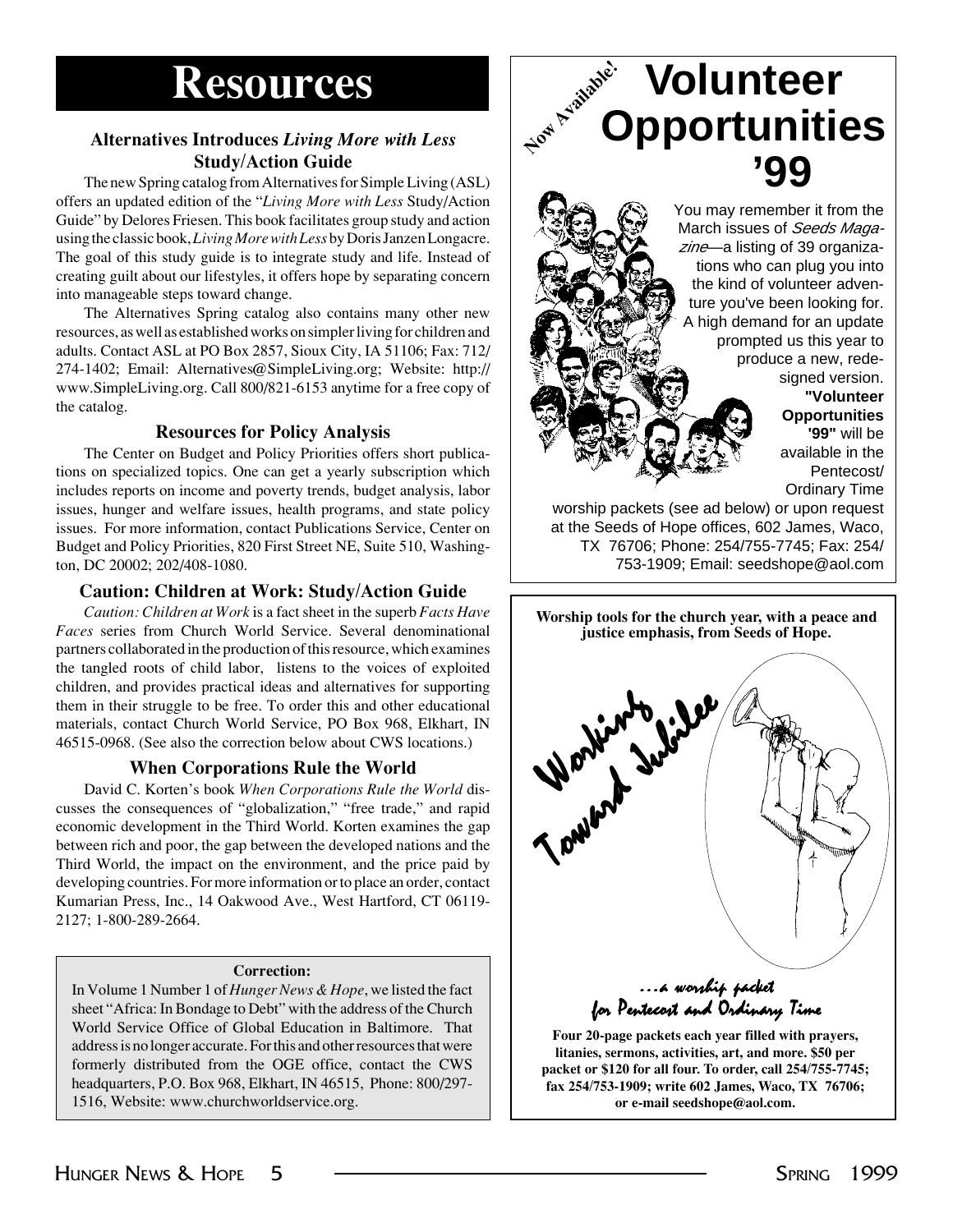

#### **Sudan Once Again Faces Widespread Famine**

Over the past fifteen years, the Sudan civil war has killed more than 1.9 million people. Last summer, famine in Sudan was so devastating that hundreds of skeletal figures died each week. Although this year's toll isn't comparable yet, the potential to surpass it is a fear for many development workers.

Many Sudanese have been forced to leave the country or die. The number of people facing food shortages has reached 2.6 million. The country is suspended in its poverty, with the hopes that this year's harvested crop will be adequate to feed the people. But most are doubtful.

Sudan is in need of outside help. Many organizations are providing food and medical supplies, but more is still needed. Many regions of Sudan need help in reconstructing their communities after devastating war damages.

*—from the US. Committee for Refugees*

#### **Third Microcredit Summit Slated for June**

Delegates from forty-three countries have registered to attend the Meetings of Councils of the Microcredit Summit to be held June 24-26 in Abidjan, C te d'Ivoire. This meeting is the second followup to the 1997 Microcredit Summit.

The Microcredit Summit has four core themes: reaching the poorest families, reaching women, building financially sustainable institutions, and ensuring impact on the lives of clients. The campaign is based on the notion that with small loans and access to other financial and business services, extremely impoverished people can help themselves out of poverty by creating or expanding small businesses.

The 1999 Meeting of Councils of the Microcredit Summit is designed to be a working meeting of lead institutions in the global campaign to ensure that 100 million of the world's poorest families are receiving credit for self-employment and other financial and business services by the year 2005. For more information about the Summit, contact the Meeting of Council on their Website: http:// www.microcreditsummit.org/meetings/intro.htm

*—from the Microcredit Summit Meeting of Councils*

#### **US Income Gap Continues to Expand**

The wealthiest one percent of US Americans received as much after-tax income in 1994 as the bottom thirty-five percent of the population combined—and the top twenty percent of the population had nearly as much income as the bottom eighty percent.

The analysis, prepared by the Center on Budget and Policy Priorities, is based on data that the Congressional Budget Office has compiled and issued in recent months for use by Congressional offices.

"Income has become much more concentrated among a relative handful of the wealthiest Americans," noted Isaac Shapiro, a senior fellow at the Center. Shapiro said the average after-tax income of the top one percent of families equaled \$374,000 in 1994, while the middle fifth of families averaged \$25,650.

A budget agreement was enacted asking high-income families to bear the preponderant share of the burden that deficit reduction measures imposed. The agreement also included substantial tax cuts to the working poor, as well as lower- and middle-income families.

However, Robert Greenstein, director of the Center, stated, "The tax cuts in the new budget agreement will not moderate the trend toward increasing income disparities. On the contrary, when fully in effect, the new tax cuts will exacerbate these trends and further intensify the concentration of after-tax income by providing the lion's share of their benefits to households at high income levels."

#### *—from Center on Budget and Policy Priorities*

#### **Health Insurance: Job Benefit or Human Right?**

While sixty-one percent of US Americans get their health insurance on the job, private employers aren't picking up much of the tab, according to a study published in the New England Journal of Medicine.

The study found that thirty-four percent of US Americans are covered by government-paid insurance, including 22 million government workers and 69 million persons with Medicare, Medicaid, Veteran's Administration, or other government-paid insurance.

The percentage of residents with insurance paid for by a private employer ranged from 25.6 percent to 53.8 percent. The proportion of residents with government-paid insurance ranged from 28 percent to 51.7 percent.

Seven percent of the US work force pay for their own insurance, including 9.1 million workers who get insurance through work but pay the entire premiums themselves. Sixteen percent of US Americans are totally unin-

sured. Including insurance premiums and out-of-pocket costs for care, individuals fund over one-quarter of total health costs. The government pays for nearly half. "Private employ-

ers' influence over



health care is 'way out of proportion to how much coverage they pay for," said Dr. Olveen Carrasquillo, one of the study's co-authors. "We need a more democratic health policy debate."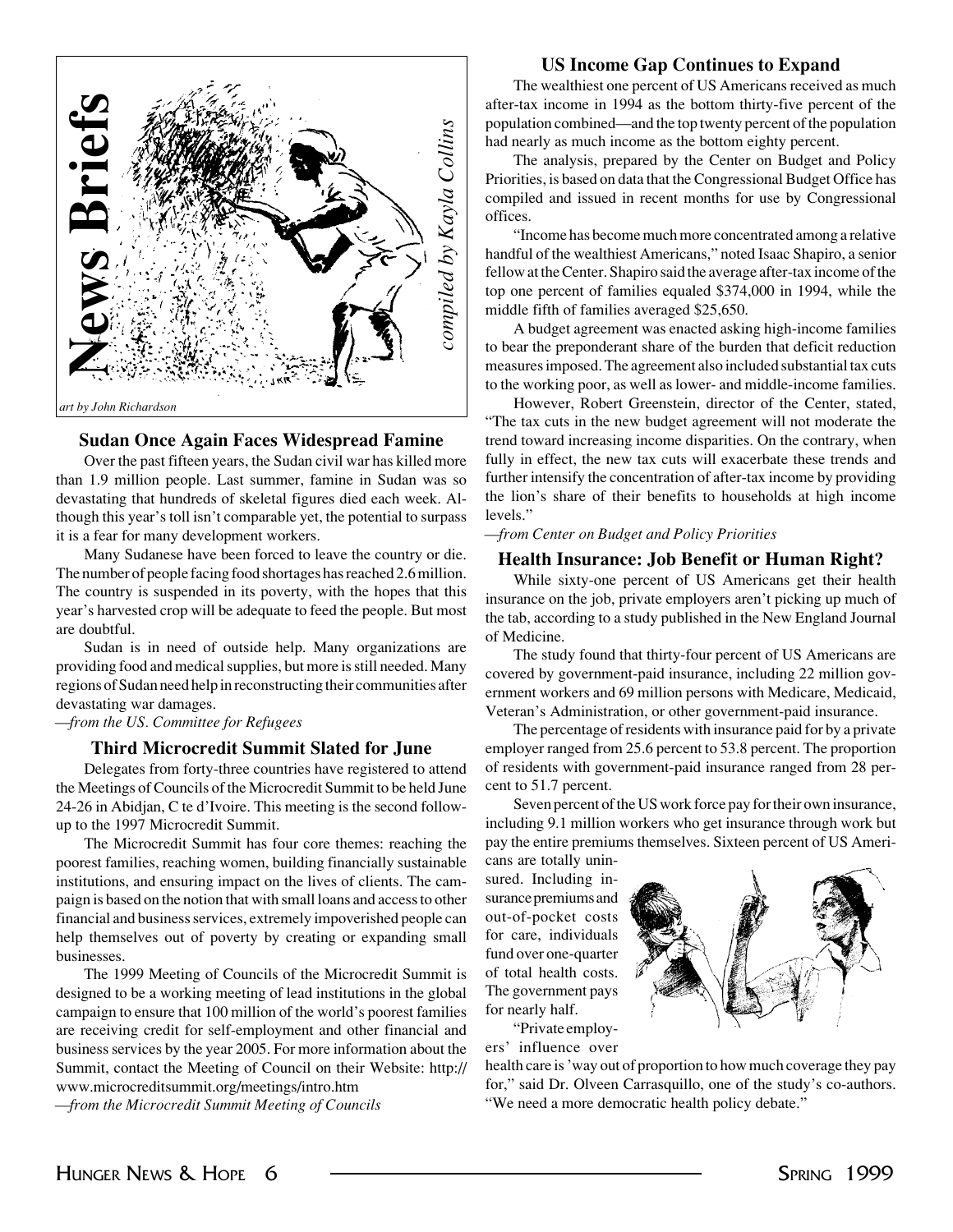*art courtesy of Equal Exchange*

Dr. David Himmelstein, another co-author, claims, "Most developed countries make health insurance a right, not a job benefit. We should too."

#### *—from Physicians for National Health Program*

#### **ESA Launches Public Scholarships Initiative**

A broad coalition of progressive policy, religious, minority, and conservative leaders recently met to urge Congress to launch a major test of public scholarships. The alliance argued that the testing of public scholarships is a "matter of justice and equal opportunity" for the poorest of US children.

Dr. Harold Dean Trulear, Director of Evangelicals for Social Action's new Public Scholarships Initiative, released a document entitled "Justice and Education: A Progressive Call for Public Scholarships." The declaration was signed by the luncheon attendants.

The Rev. George D. McKinney, a leading Bishop of the Church of God in Christ, offered a moving testimony. "Public scholarships would provide immediate relief," he McKinney said. "Students now falling through the cracks can't wait ten years for educational reform or other long-term solutions to the crisis in our public schools."

According to the Public Scholarships Initiative, public scholarships would serve as a safety net, providing funds for the most disadvantaged families to send their children to their school of choice. The signers of the Public Scholarships Initiative statement urge immediate and widespread testing of public scholarships. *—from Evangelicals for Social Action*

#### **Tarahumara Indians Suffer from Years of Drought**

The Tarahumara Indians of North Central Mexico are universally acknowledged to be among the poorest people of Mexico. Hunger and malnutrition daily affect these indigenous mountain people.

The Rev. Ray Buchanan of Stop Hunger Now recently visited the Tarahumara village of Raramuchi. "Every child I saw during my time in the village was suffering from worms, malnutrition, and probably TB. It was not a pretty sight," Buchanan said.

The Tarahumara have long been at the bottom of Mexico's social order. Due to exploitation and lack of political power, they have consistently and relentlessly been pushed off of good lands and further into the arid and barren mountains.

Now, due to five years of drought, their situation is the worst it has been in recent history. Buchanan says that these people need immediate, direct relief, as well as an integrated agricultural development effort.

Stop Hunger Now is just one of many organizations that have begun to respond to the needs of the Raramuchi people. The North Texas Conference of the United Methodist Church has also taken action. Volunteers are committed to providing aid in the form of food, burros, blankets, and Bibles.

*—from Stop Hunger Now*

courtesy of the Center for Global Education *art courtesy of the Center for Global Education*art.

#### **Alternative Company Seeks Fair Trade for Coffee Farmers**

In August 1998, Equal Exchange, Inc. launched a major capital campaign with the goal of raising \$275,000 for fair trade of smallscale coffee growers in the Third World.

The shareholders of Equal Exchange are committed to fair trade as a viable business model, but are also aware that a growing and successful fair trade business needs capital to further its mission. The company's president, Jonathan Rosenthal, sums up their overall

approach to business: "By creating equitable relationships—between farmers and consumers—that are based on mutual benefits and respect, our lives, not just our bank accounts, become richer and fuller."

As one of the world's most widely traded commodities and a leading source of foreign exchange for Latin



America, coffee sales could improve the lives of many people. Unfortunately, the farmers who grow the coffee are often cut out of the profit chain, with all the profits going to middle-level traders.

Distinct from conventional coffee companies who buy coffee from the commodities market, Equal Exchange buys directly from small scale coffee growers in Latin America and Africa, assuring them a fair price for their beans. With fair trade as an alternative, farmers gain access to markets and hope for a better future. *—from Equal Exchange*

### **Tomorrow's Farmers: An Uncertain Future** *'99 World Food Day Teleconference Slated*

**This year's World Food Day teleconference is to be held**

**on October 15, 1999. The program will be broadcast live from George Washington University, noon to 3:00, Eastern Time.**

**This year's topic is titled "Tomorrow's Farmers: An Uncertain Future." It will explore critical food security issues in terms of their implications for young people considering farming, especially in the Third World. The program will also address career choices related to food security for youth in the developed world.**

**The Teleconference Study/Action Packet, prepared by the US National Committee for World Food Day, will be distributed to all participating teleconference sites. Single, reproducible copies of the packet, which provide background on the issues to be discussed, as well as community action ideas, will be available free of charge from the World Food Day office in early summer.**

**For more information, feel free to contact the US National Committee for World Food Day, 2175 K Street NW, Washington DC 20437; Phone: 202/653-2404; Fax: 202-653- 5760.**